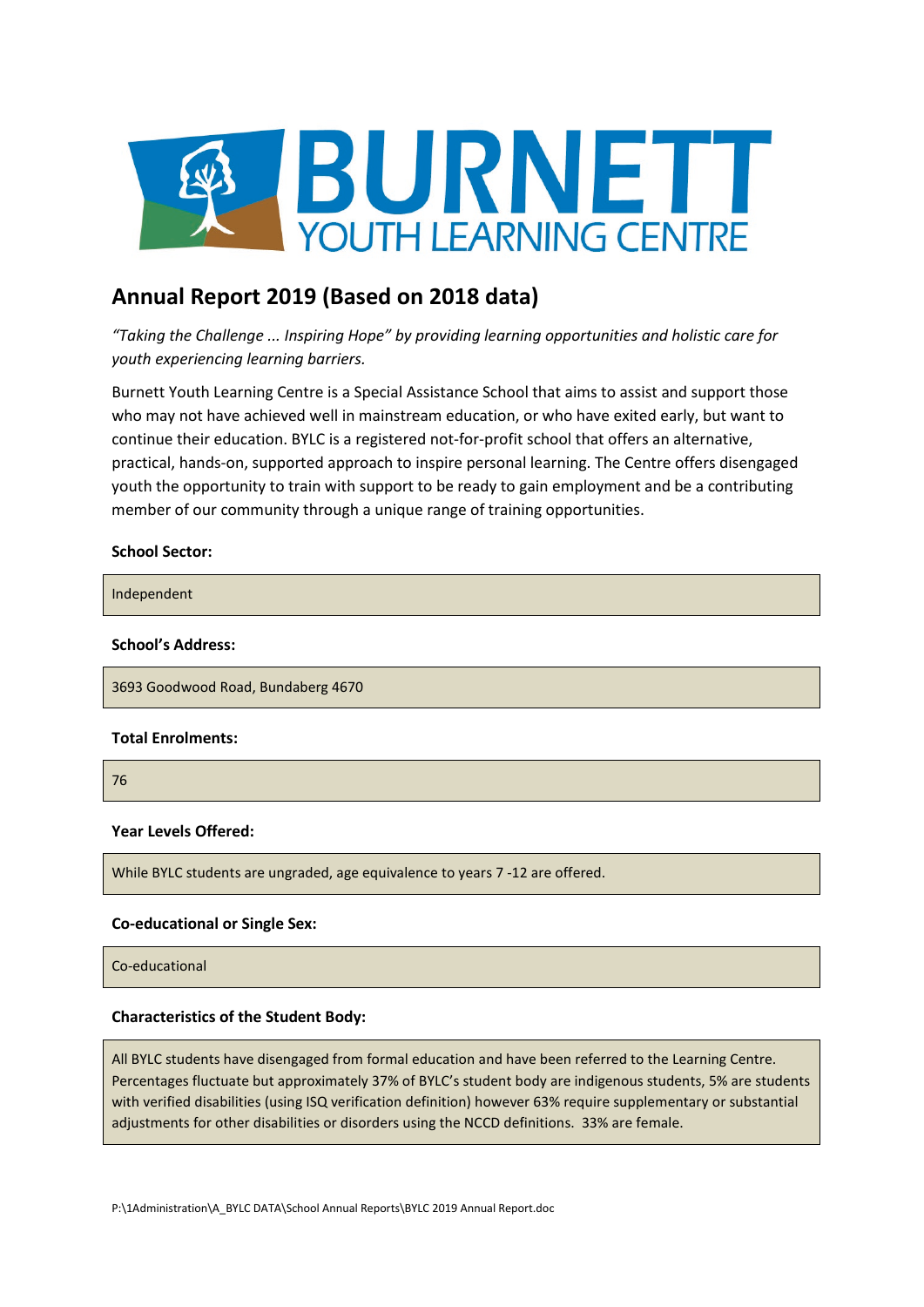### **Distinctive Curriculum Offerings:**

BYLC operates a 70 acre farm featuring stock, tree and small crops. Training opportunities: Personal wellbeing support and Life Skilling; Pre-vocational training; Work Readiness training; Vocational Certificate 1 Hospitality is under development and should be operating in 2019 and Certificate 2 Rural Operations is being offered in partnership with QATC; Training is also provided in: Metal Fabrication, General Construction, Agriculture, Automotive, Hospitality, Technologies, ICT and Music. Vocational Language and Literacy and Numeracy training is a major focus in conjunction with student Individual Learning Plans.

The curriculum encompasses the English and Mathematics Learning Areas of the Australian Curriculum, whilst focusing heavily on the General Capabilities of Literacy, Numeracy, Information and Communication Technology, and Personal and Social Capabilities. Due to the disengaged nature of our students, these areas form the focus of the BYLC curriculum, however other Learning Areas, General Capabilities and Cross-Curriculum Priorities are offered as required or appropriate for an individual's learning plan.

The Centre has a collaborative approach drawing on the strengths of families, support agencies and dedicated staff. We seek practical partnerships, advisors, sponsors and community links to enhance the sustainability, value and benefit of the training opportunity.

### **Extra-curricular Activities:**

BYLC has an intentional focus on building relationships with our students and their families or care givers. This is achieved through placing an emphasis on staff role modeling together with regular recreational activities. Activities include Beach excursions, team building & sporting sessions including at other venues, RYDA (Driver Safety and Awareness), Arts Council presentations, Outdoor Adventure activities, Bush walking, photography, Local Industry Work Experience, visiting musicians and artists and other youth organisations like YWAM. Personal development activities and programs also are delivered including DRUMBEAT, Reboot, TAFE careers education. Artius and Headspace also provide intervention and counselling services for students requiring Social and/or Emotional support in partnership with the school.

### **Social Climate:**

Students are supported by an experienced team of staff where building positive relationships is the focus. Basic breakfasts and lunches are provided each day. Transport to and from the farm is provided if needed. A Counsellor and a Chaplain are available to address student issues that prevent or hold back enjoyable and meaningful learning.

Youth at risk and disengaged youth face complex issues and educational risk is rarely an isolated problem. Young people who are disengaged from learning often have a wide range of circumstances that generate needs and concerns. Some have urgent and immediate concerns about their survival and safety, consequently formal education may be a low priority. In the BYLC culture, developmental provision of pastoral care support to students and families is therefore vital.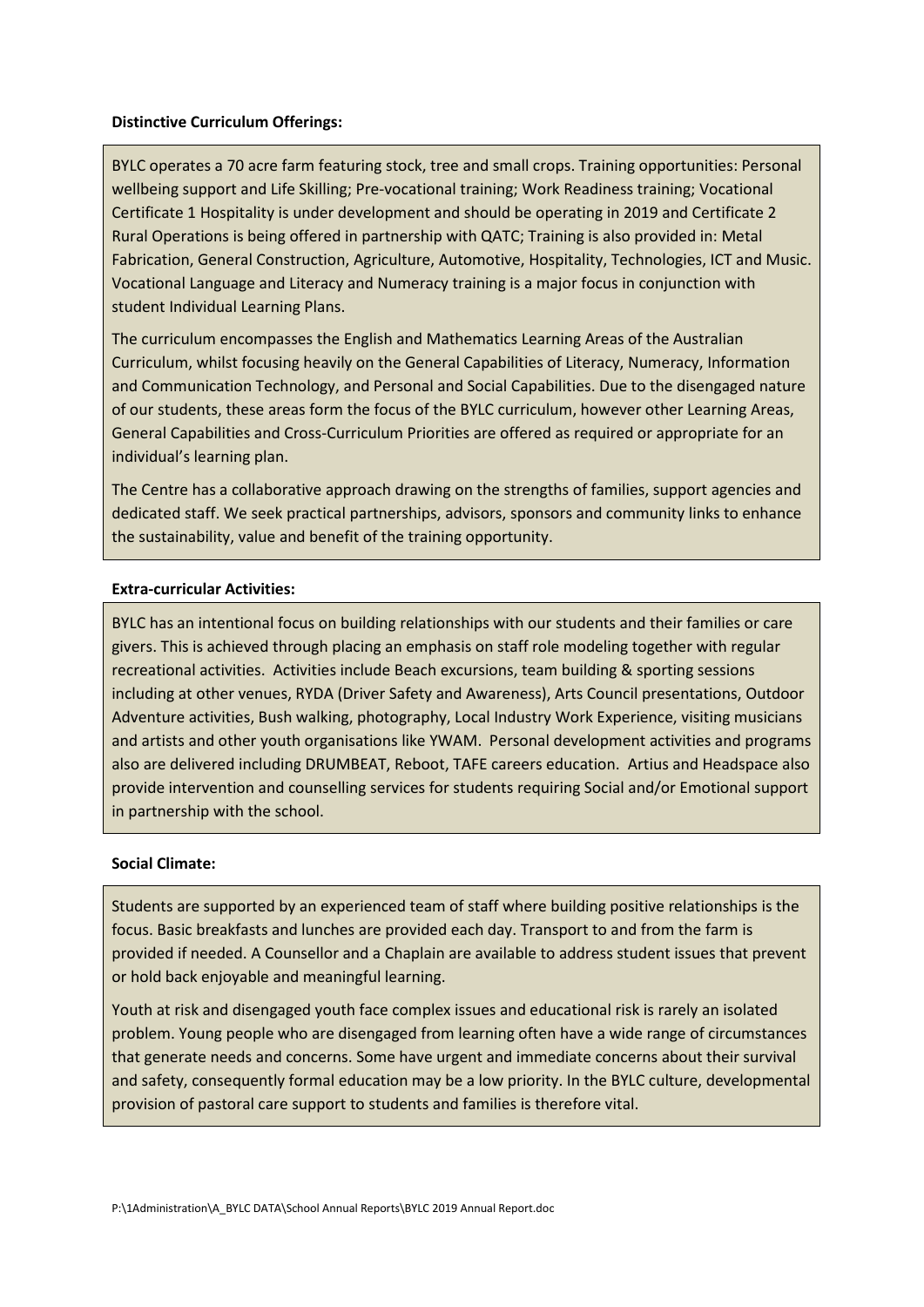#### **BYLC VALUES**



### **Parental Involvement:**

Parents and Caregivers are encouraged to be a part of the operation of the Centre. Regular contact and involvement with parents is a deliberate and planned part of the program. Parental consultation and feedback is also an important part of the Individual Learning Plan process. This consultation is ongoing throughout the year, to ensure each individual student's needs are considered and provided for.

#### **Parent, Teacher and Student Satisfaction with the School**

### Satisfaction Data:

BYLC also conduct a Parent/Carer survey on an annual basis. The results of the most recent survey can be seen below. The information in these surveys is confidential as we do not ask for your name or contact details. This is another opportunity for the school community to provide their feedback on the different aspects of the program to inform BYLC of areas that need addressing.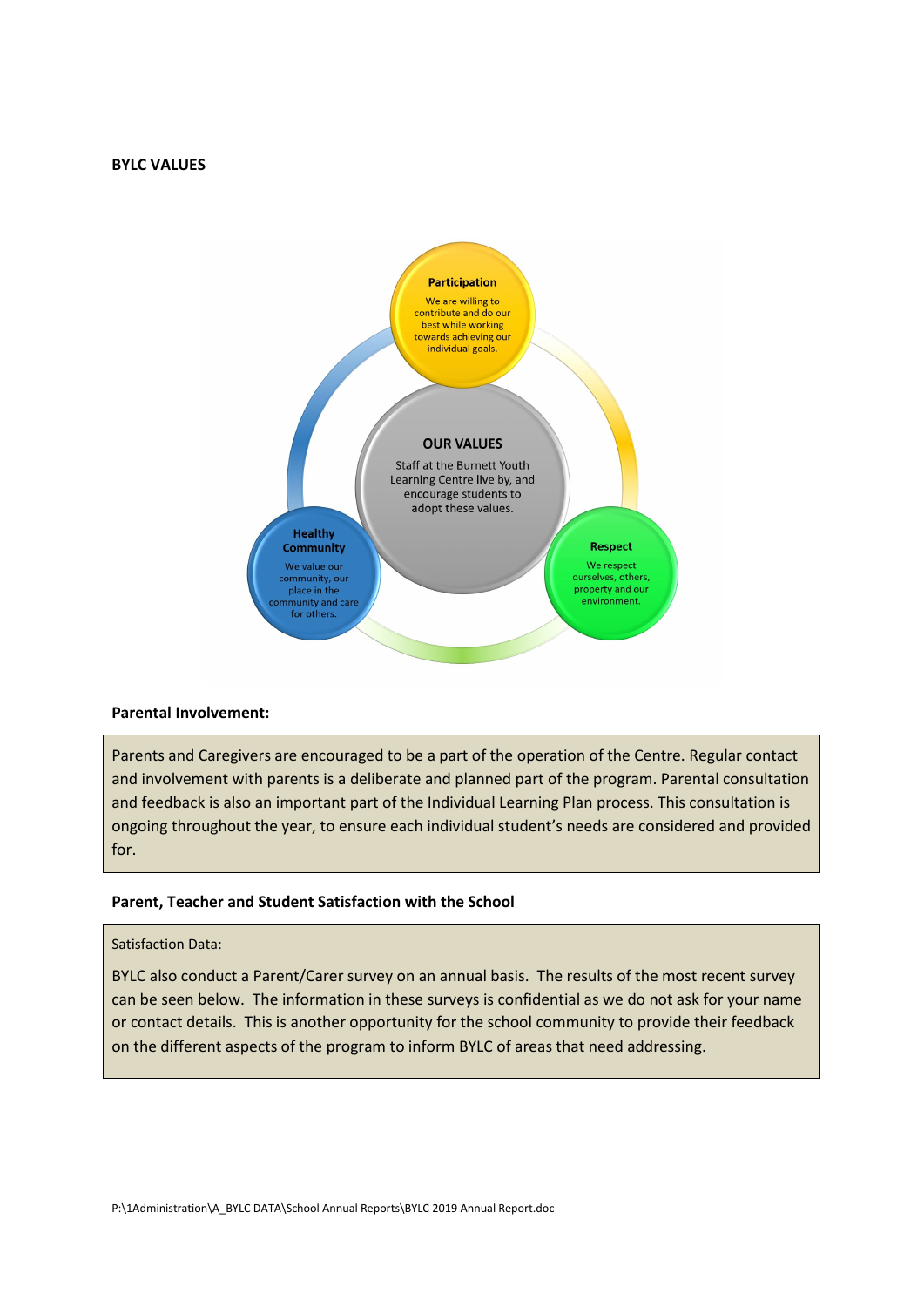| Rating            | Score |
|-------------------|-------|
| Strongly agree    | 5     |
| Agree             |       |
| <b>Unsure</b>     | 3     |
| <b>Disagree</b>   | 2     |
| Strongly disagree |       |



### **Contact Person for Further Information:**

The title of a school-based contact person for further information on the school and its policies.

For further information on the Learning Center or its Policies contact the Principal – Mr. Scott Sadler.

#### **School Income Broken Down by Funding Source**

School funds are provided by the State and Federal Governments and supplemented by income generated by the farm and enterprise projects.

## **Staffing Information**

**Staff Composition, Including Indigenous Staff:**.

The Learning Centre's full-time equivalent staffing is: Teachers = 25%. Trainers = 40%. Student support = 5%. Administration = 20%. Auxiliary = 10%.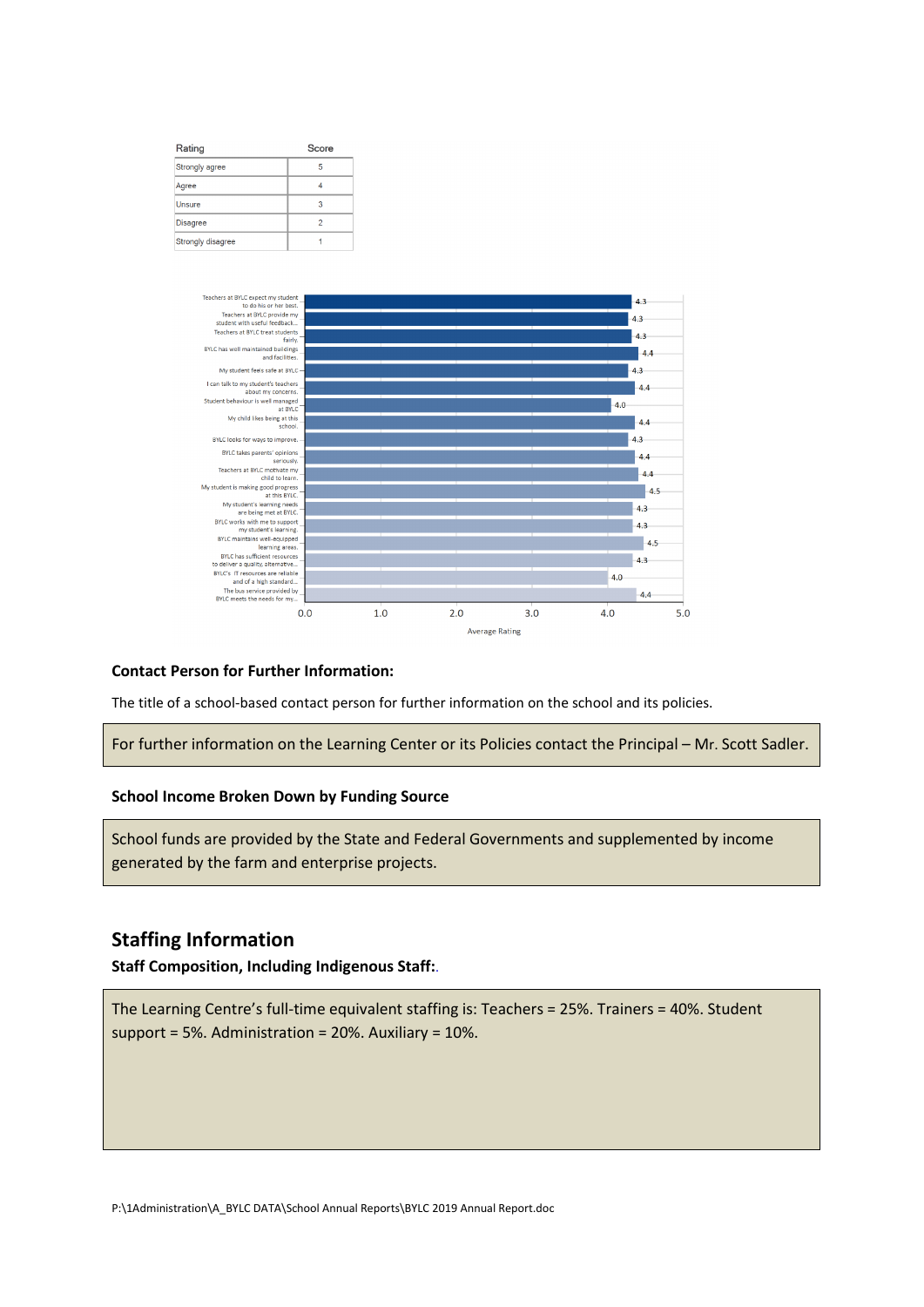## **Qualifications of all Teachers:**

| Qualification          | Either detail the number or the percentage of<br>classroom teachers and school leaders at the school<br>who hold this qualification |
|------------------------|-------------------------------------------------------------------------------------------------------------------------------------|
| Doctorate or higher    | Ü                                                                                                                                   |
| <b>Masters</b>         |                                                                                                                                     |
| <b>Bachelor Degree</b> |                                                                                                                                     |
| Diploma                | 3                                                                                                                                   |
| Certificate            | 12                                                                                                                                  |

## **Expenditure on and Teacher/Staff Participation in Professional Development:**

## **a) Teacher/Staff Participation in Professional Development**

| Description of PD activity                             | Number of teachers participating in activity |
|--------------------------------------------------------|----------------------------------------------|
| <b>Disability Standards for Education</b>              | 11                                           |
| ISQ - Child Protection                                 | 14                                           |
| SAS Conference - Celebrating the work of SAS           | 9                                            |
| <b>Schools</b>                                         |                                              |
| <b>Reboot Introductory Workshop</b>                    | $\overline{2}$                               |
| First Aid - Provide cardiopulmonary resuscitation      | 10                                           |
| First Aid - Provide basic emergency life support       | 6                                            |
| First Aid - Provide first aid                          | 6                                            |
| ISQ - Domestic and Family Violence                     | 6                                            |
| VTQ-T2S Trauma Informed Practice and Teaching          | $\mathbf{1}$                                 |
| Assistance                                             |                                              |
| ISQ - The Balance Sheet                                | $\mathbf{1}$                                 |
| ISQ - The Income and Expenditure Statement             | $\mathbf{1}$                                 |
| ISQ - The Cash Flow Statement                          | $\mathbf{1}$                                 |
| <b>ISQ - Ratio Analysis</b>                            | $\mathbf{1}$                                 |
| <b>Fire Warden Training</b>                            | $\mathbf{1}$                                 |
| YMCA - School visit and Meeting                        | $\overline{2}$                               |
| ISQ - Strategic Performance and Development 2018       | $\overline{2}$                               |
| Program Launch                                         |                                              |
| ISQ - Self Improving Schools Information Day           | $\overline{2}$                               |
| ISQ Meeting and Maker Space Introduction               | $\overline{2}$                               |
| ISQ Middle Leaders Workshop                            | $\mathbf{1}$                                 |
| ISQ - VET Standard 1 Workshop                          | $\mathbf{1}$                                 |
| ISQ - Middle Leadership - Difficult conversations      | $\mathbf{1}$                                 |
| Dovetail - Young People and drugs                      | $\overline{2}$                               |
| <b>Principal School</b>                                | $\mathbf{1}$                                 |
| School Networking - Curriculum and IPads               | $\mathbf{1}$                                 |
| Law Sense - Law in Schools                             | $\mathbf{1}$                                 |
| SAS - Supporting our young people to learn             | $\mathbf{1}$                                 |
| Total number of teachers participating in at least one | 5                                            |
| activity in the program year                           |                                              |

P:\1Administration\A\_BYLC DATA\School Annual Reports\BYLC 2019 Annual Report.doc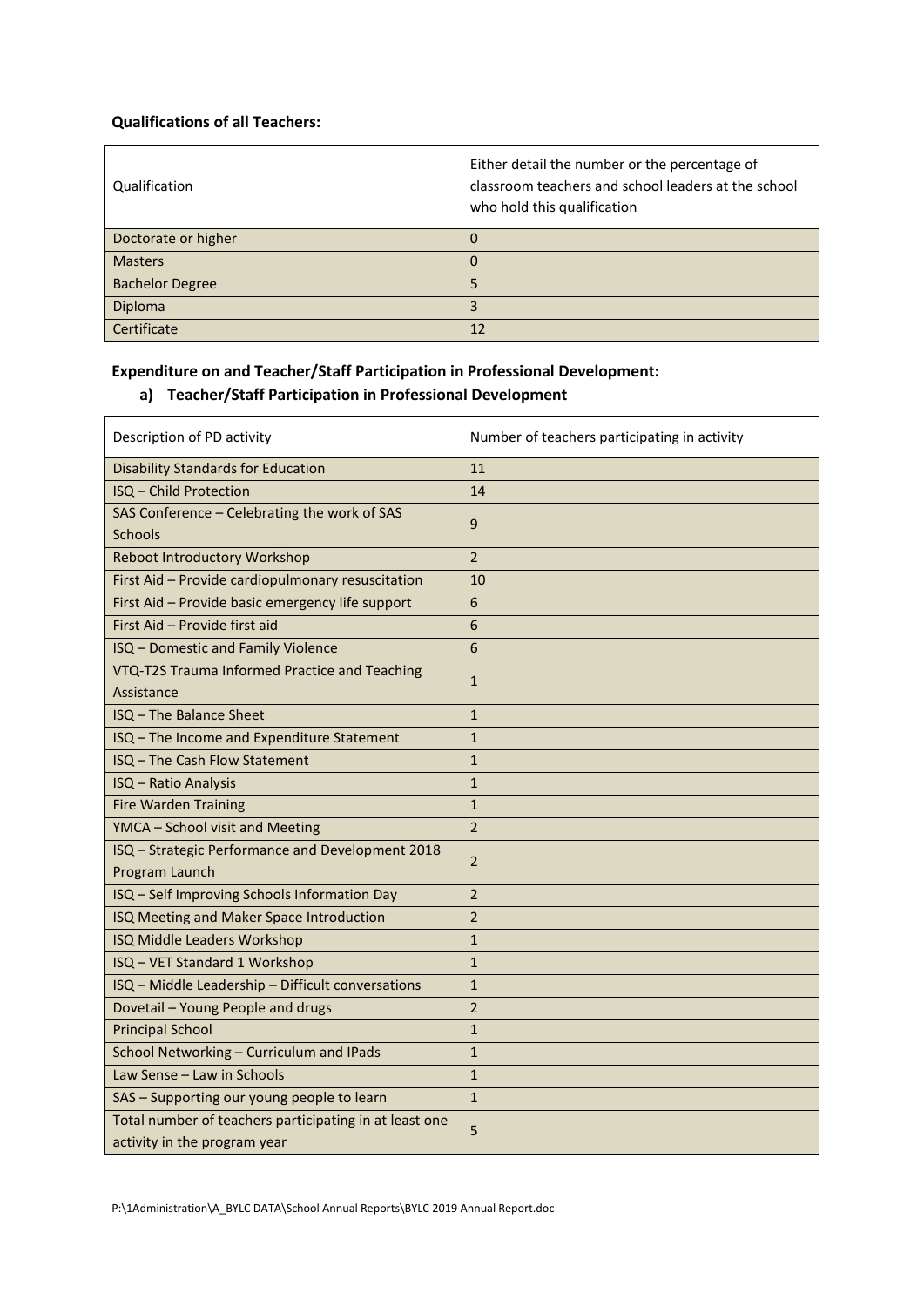## **b) Expenditure on Professional Development**

| Total Number of Teachers/Staff                                                                      | Total expenditure on teacher/staff<br><b>PD</b> | Average expenditure on PD per<br>teacher/staff |
|-----------------------------------------------------------------------------------------------------|-------------------------------------------------|------------------------------------------------|
| 21                                                                                                  | \$10,000                                        | \$500.00                                       |
| The total funds expended on teacher professional development in 2018                                |                                                 | \$7500.00                                      |
| The proportion of the teaching staff involved in professional<br>development activities during 2018 |                                                 | 100%                                           |
| The major professional development initiatives were as follows: See list above                      |                                                 |                                                |

## **Average staff attendance for the school, based on unplanned absences of sick and emergency leave periods of up to 5 days:**

| Number of Staff                                                                                                        | Number of School Days | <b>Total Days Staff Absences</b> | Average Staff Attendance<br>Rate |
|------------------------------------------------------------------------------------------------------------------------|-----------------------|----------------------------------|----------------------------------|
| 21                                                                                                                     | 200                   | 25                               | 99%                              |
| For permanent and temporary classroom teachers and school leaders the average staff attendance rate was<br>99% in 2018 |                       |                                  |                                  |

## **Proportion of teaching staff retained from the previous year:**

| Number of permanent staff at end<br>of previous year                                          | Number of these staff retained in<br>the following year (the program<br>year) | % retention rate |
|-----------------------------------------------------------------------------------------------|-------------------------------------------------------------------------------|------------------|
| <sup>15</sup>                                                                                 | 15                                                                            | 100%             |
| From the end of $2047$ , $070/$ of the ffusion interactional funther contact 2040 solventions |                                                                               |                  |

From the end of 2017 87 % of staff were retained for the entire 2018 school year

## **Key Student Outcomes**

## **Average student attendance rate (%) for the whole school:**

The average attendance rate for the whole school as a percentage in 2018 was 56%.

## **Average student attendance rate for each year level:**

Burnett Youth Learning Centre is an ungraded school and as such the average attendance rate for each level is not applicable.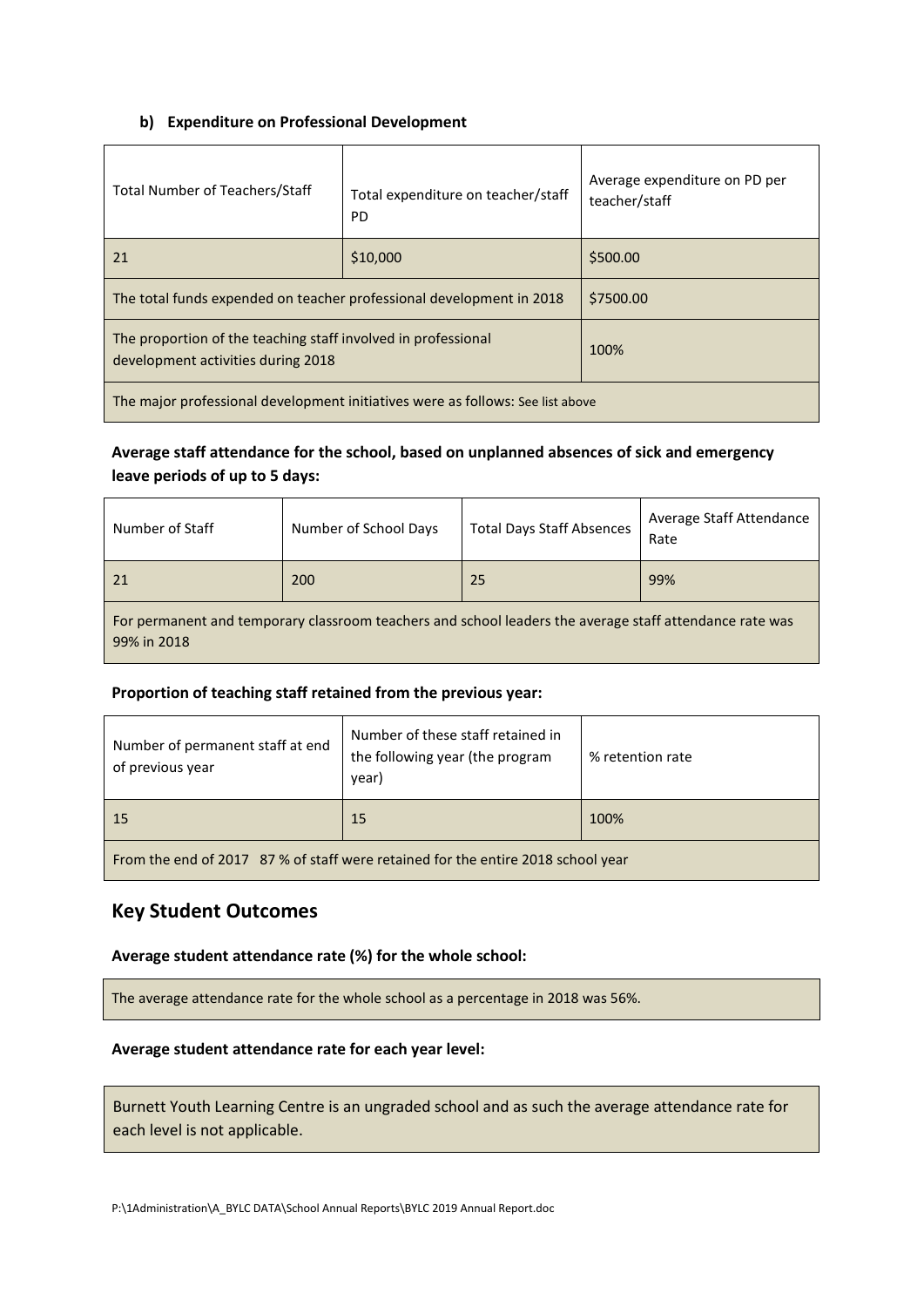A description of how non-attendance is managed by the school:

Non-attendance at BYLC can be a reflection of student marginalisation. Reasons for non-attendance are many and varied but treated with high importance. Administration staff, student support staff and the Centre Director [together with the Centre's bus drivers] form a cohesive team to address student absenteeism. Absentee phone calls are made daily. Four absent days without reason are followed up by the Chaplain. Prolonged absences are followed up by the Principal, Youthworker and/or administration correspondence. Department of Child Safety "Mandatory Reports" can be made and possible disenrollment after due process. Generally, a high level of support is offered to non-attenders and their families as BYLC seeks to maintain student attendance incentives and improvement. Student attendance incentives are offered as encouragement to parents/carers.

## **NAPLAN results for Years 3, 5 and 7 and 9 in 2018**

Burnett Youth Learning Centre seeks exemptions from Naplan testing for attending students. The majority of BYLC students consistently rate below the National minimum standard in; Reading, Writing, Spelling, Grammar and Punctuation, Numeracy, due to educational disengagement. LL&N education remains a critical area of effort and student support.

## **Apparent Retention Rate Year 10 to 12:**

Year 12 student enrolment as a percentage of the Year 10 cohort is 80%.

## **Year 12 Outcomes:**

| Outcomes for our Year 12 cohort 2018                                                                                                              |          |
|---------------------------------------------------------------------------------------------------------------------------------------------------|----------|
| Number of students awarded a Senior Education Profile                                                                                             | 5        |
| Number of students awarded a Queensland Certificate of Individual Achievement                                                                     | 5        |
| Number of students who received an Overall Position (OP)                                                                                          | $\Omega$ |
| Number of students or are completing or completed a School-based Apprenticeship or Traineeship<br>(SAT)                                           | 0        |
| Number of students awarded one or more Vocational Education and Training (VET) qualifications                                                     | 3        |
| Number of students awarded a Queensland Certificate of Education at the end of Year 12                                                            | 0        |
| Number of students awarded an International Baccalaureate Diploma (IBD)                                                                           | $\Omega$ |
| Percentage of Year 12 students who received an OP1-15 or an IBD                                                                                   | 0%       |
| Percentage of Year 12 students who are completing or completed a SAT or were awarded one or more<br>of the following: QCE, IBD, VET qualification | 0%       |
| Percentage of Queensland Tertiary Admissions Centre (QTAC) applicants receiving a tertiary offer                                                  | 0%       |

## **\*\*\*Post-school Destination Information**

At the time of publishing this School Annual Report, the results of the 2018 post-school destinations survey,

P:\1Administration\A\_BYLC DATA\School Annual Reports\BYLC 2019 Annual Report.doc